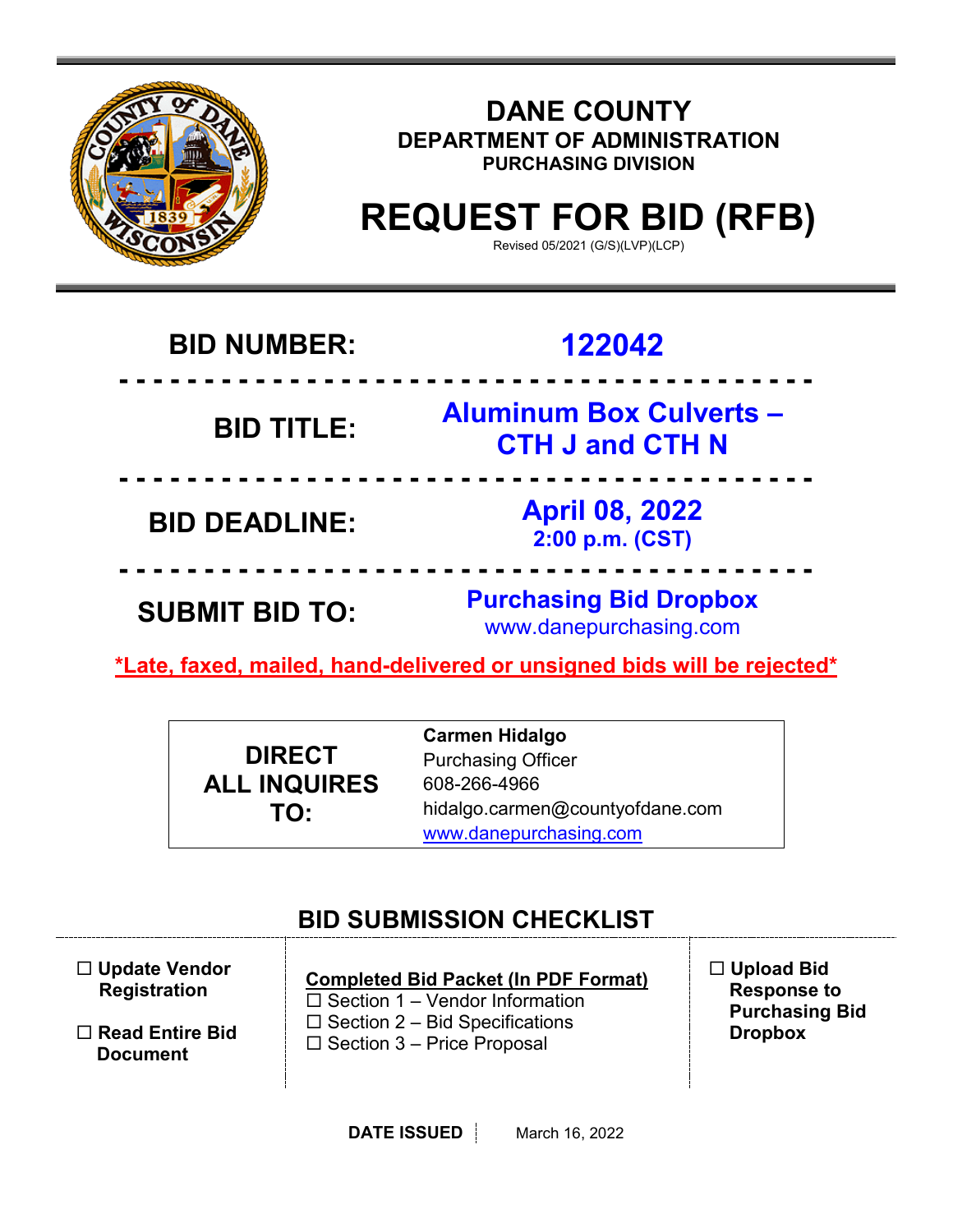### **VENDOR INFORMATION**

#### **VENDOR NAME:**

| Vendor Information (address below will be used to confirm Local Vendor Preference) |                  |  |  |
|------------------------------------------------------------------------------------|------------------|--|--|
| <b>Address</b>                                                                     |                  |  |  |
| <b>City</b>                                                                        | County           |  |  |
| <b>State</b>                                                                       | $Zip+4$          |  |  |
| <b>Vendor Rep. Name</b>                                                            | <b>Telephone</b> |  |  |
| <b>Title</b>                                                                       |                  |  |  |
| <b>Email</b>                                                                       |                  |  |  |
| Dane County Vendor #                                                               |                  |  |  |

**Local Vendor Preference** *(Reference General Guidelines #1.6)* □ Locally Based & Owned Vendor **Locally Operated Vendor □ Non-Locally Operated Vendor No Local Vendor Preference No Preference**

| <b>Local Content Vendor Preference</b> |                       |  |  |
|----------------------------------------|-----------------------|--|--|
| (Reference General Guidelines #1.7)    |                       |  |  |
| <b>Dane County-Made</b><br>ப           |                       |  |  |
| <b>Regionally-Made</b><br>ΙI           |                       |  |  |
| LΙ                                     | <b>Wisconsin-Made</b> |  |  |
| LΙ                                     | <b>No Preference</b>  |  |  |

#### **Cooperative Purchasing** *(Reference General Guidelines #1.8)*

 $\Box$  I agree to furnish the commodities or services of this bid to municipalities and state agencies.  $\Box$  I do not agree to furnish the commodities or services of this bid to municipalities and state agencies.

#### **Fair Labor Practice Certification** *(Reference General Guidelines #1.9)*

 Vendor has not been found by the National Labor Relations Board ("NLRB") or the Wisconsin Employment Relations Commission ("WERC") to have violated any statute or regulation regarding labor standards or relations in the seven years prior to the date this bid submission is signed.

 $\Box$  Vendor has been found by the National Labor Relations Board ("NLRB") or the Wisconsin Employment Relations Commission ("WERC") to have violated any statute or regulation regarding labor standards or relations in the seven years prior to the date this bid submission is signed.

| Addenda – we hereby acknowledge receipt, review and use of the following addenda, if applicable. |                    |                    |             |
|--------------------------------------------------------------------------------------------------|--------------------|--------------------|-------------|
| $\Box$ Addendum #1 $\Box$ Addendum #2                                                            | $\Box$ Addendum #3 | $\Box$ Addendum #4 | $\Box$ None |

#### **Signature Affidavit**

In signing this bid, we certify that we have not, either directly or indirectly, entered into any agreement or participated in any collusion or otherwise taken any action in restraint of free competition; that no attempt has been made to induce any other person or firm to submit or not to submit a bid; that this bid has been independently arrived at without collusion with any other bidder, competitor or potential competitor; that this bid has not been knowingly disclosed prior to the opening of bids to any other bidder or competitor; that the above statement is accurate under penalty of perjury.

The undersigned, submitting this bid, hereby agrees with all the terms, conditions, and specifications required by the County in this Request for Bid, and declares that the attached bid and pricing are in conformity therewith.

**Signature:** \_\_\_\_\_\_\_\_\_\_\_\_\_\_\_\_\_\_\_\_\_\_\_\_\_\_\_\_\_ **Title:** \_\_\_\_\_\_\_\_\_\_\_\_\_\_\_\_\_\_\_\_\_

| Title: |  |
|--------|--|
|        |  |

**Printed Name:** \_\_\_\_\_\_\_\_\_\_\_\_\_\_\_\_\_\_\_\_\_\_\_\_\_\_ **Date:** \_\_\_\_\_\_\_\_\_\_\_\_\_\_\_\_\_\_\_\_\_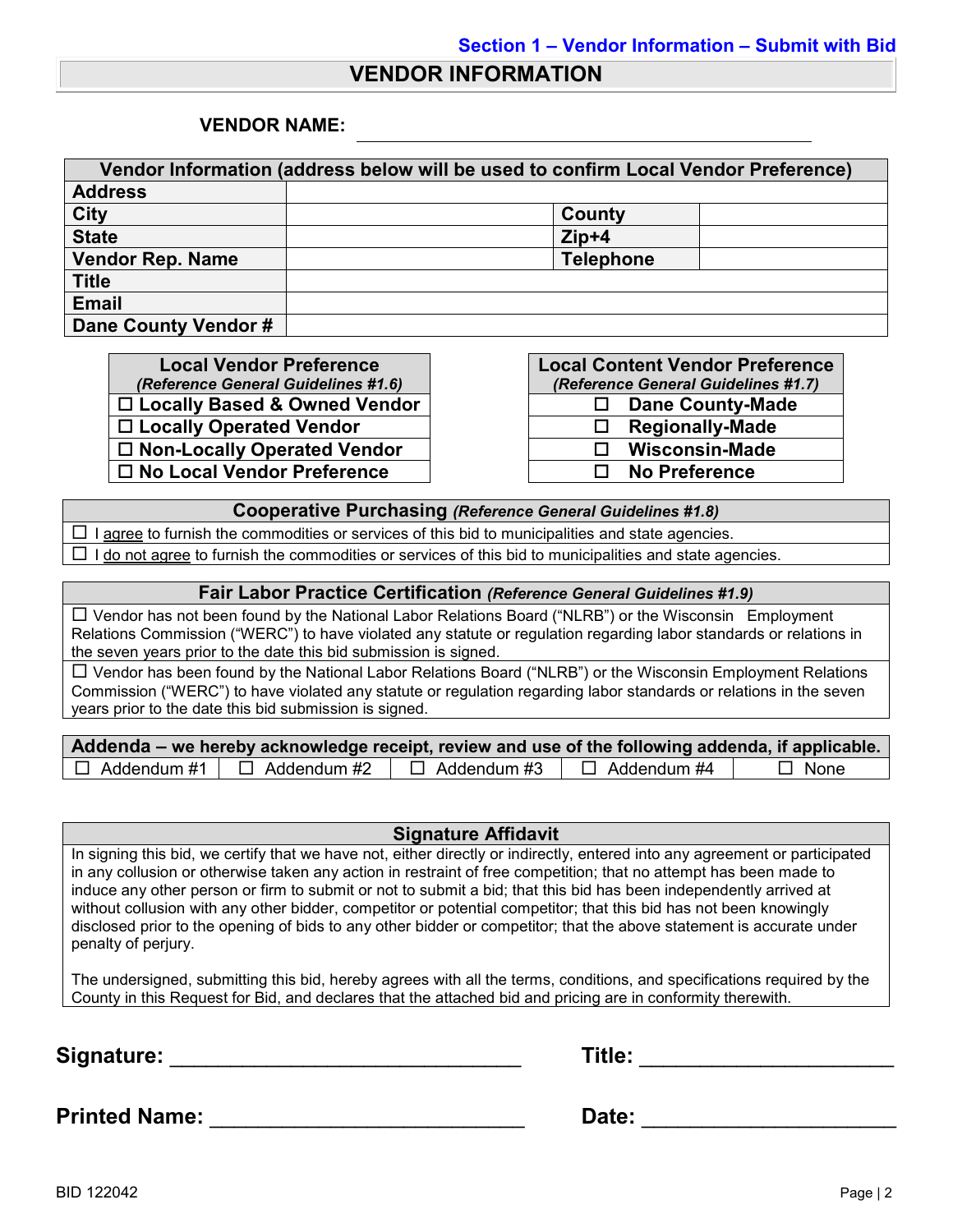Dane County as represented by the Purchasing Division will accept bids for the purchase of specified item(s) as described within this document.

**Specification Compliance:** Bidder shall complete every space in the area provided with either a check mark to indicate the item being bid is exactly as specified **(Yes),** or deviates from bid specification **(No).** Any deviation from the minimum specifications stated herein must be identified in detail in the Specifications Deviations section of the bid and must include a description of how the proposed item(s) differ from the bid requirements, along with detailed justification for such deviation. Bidder shall include photos and schematics as necessary, for complete clarification.

The specifications below describe an acceptable product. Minor variations in specification may be accepted if, in the opinion of County staff, they do not adversely affect the quality, maintenance or performance of the item(s). Dane County reserves the right to accept or reject any and all bids, to waive informalities and to choose the bid that best meets the specifications and needs of the County.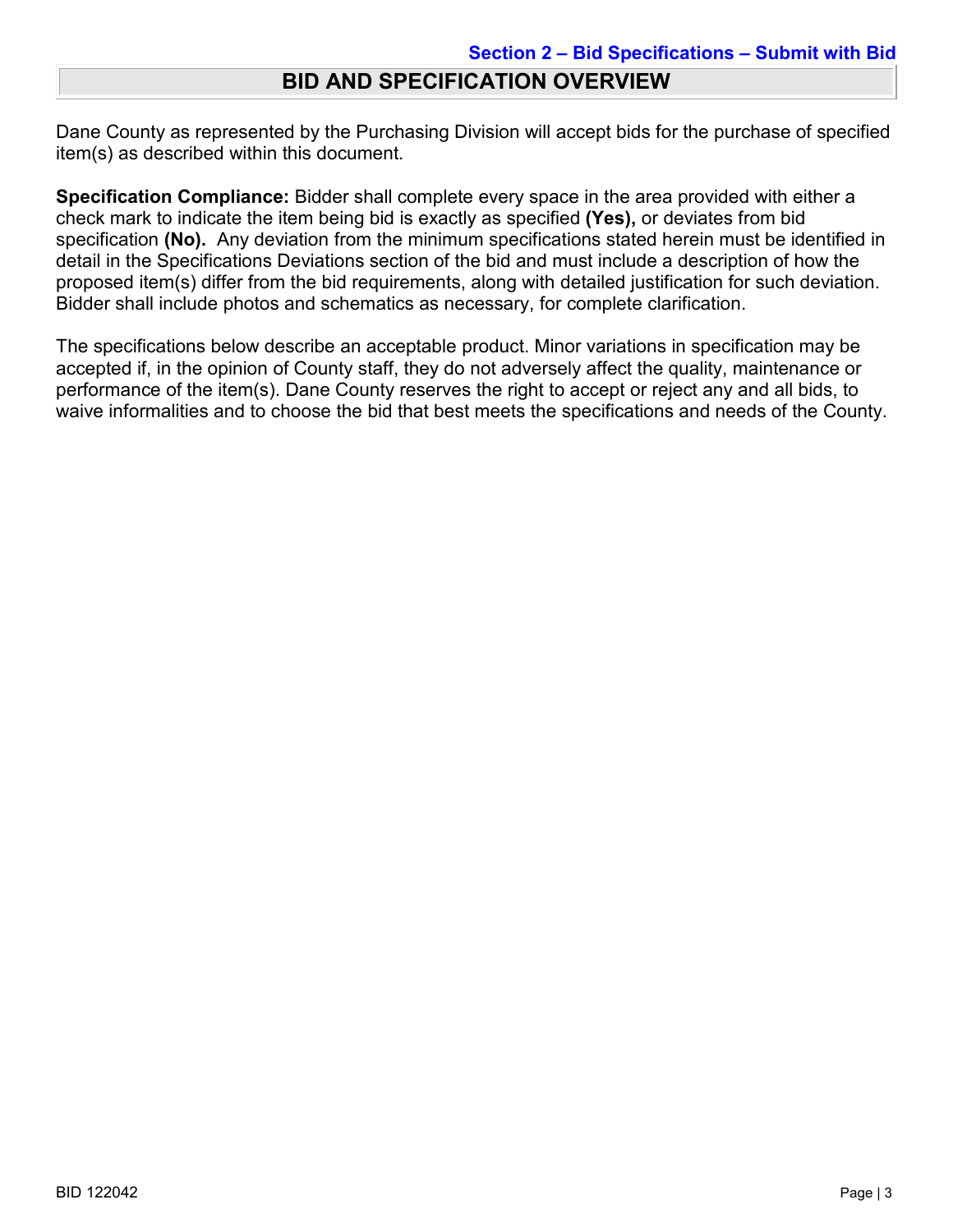## **BID SPECIFICATIONS Aluminum Box Culverts – CTH J 07 0.671 and CTH N 02 1.017**

#### **GENERAL**

All materials supplied under this proposal shall conform to the Bridge Manual and the Standard Specifications for Road and Bridge Construction, 2022 edition (hereinafter referred to as the "Standard Specifications"), and all subsequent revisions and supplementary specifications, of the Wisconsin Division of Highways, Department of Transportation. Aluminum box culverts shall be designed to **HL-93 standards** using the height of fill listed on the pricing page.

#### **PURCHASE OF ITEM(S)**

The Dane County Highway and Transportation Department will attempt to utilize the lowest bid when obtaining product, however the Department reserves the right to obtain product from the most advantageous vendor/location. In making this determination, the Department will consider availability of product and proximity of vendor to project to minimize hauling costs and/or assure that the product quality is not compromised by excessive travel time.

#### **INSURANCE**

Bidders shall carry insurance as required in the Standard Terms and Conditions, Section 20. The bidder shall furnish Dane County Highway and Transportation Department **along with the bid** a certificate of insurance showing the type, amount, class of operations covered, effective dates, and expiration dates of policies.

#### **PRICING**

Bidders may submit pricing for any one item or combination of items included in this bid. If product price is the same for various locations, only one bid proposal sheet is needed. If product price varies for different locations, please copy the blank form(s) as many times as needed.

#### **GENERAL DESCRIPTIONS - INDIVIDUAL PROJECTS**

Dane County intends to install the CTH J box culvert in May of 2022, and the CTH N box culvert in June of 2022, and will provide the selected vendor a minimum of 2 weeks' notice of when each culvert is anticipated to be installed. The Corrugated Aluminum Box Culvert shall be delivered within 72 hours after notification by the Dane County Highway and Transportation Department that the excavation will be ready for installation. There shall be a damage claim of \$100 per day for any delay beyond the 72 hour notification. The supplier shall notify the County prior to 3:00 p.m. on the preceding day for delivery on Tuesday thru Thursday, or prior to 3:00 p.m. on the preceding Thursday for delivery on Monday.

The County will provide a machine and an operator to unload each box culvert from the delivery vehicle. The supplier shall coordinate with the operator to provide all other materials required to lift each box culvert from the delivery vehicle.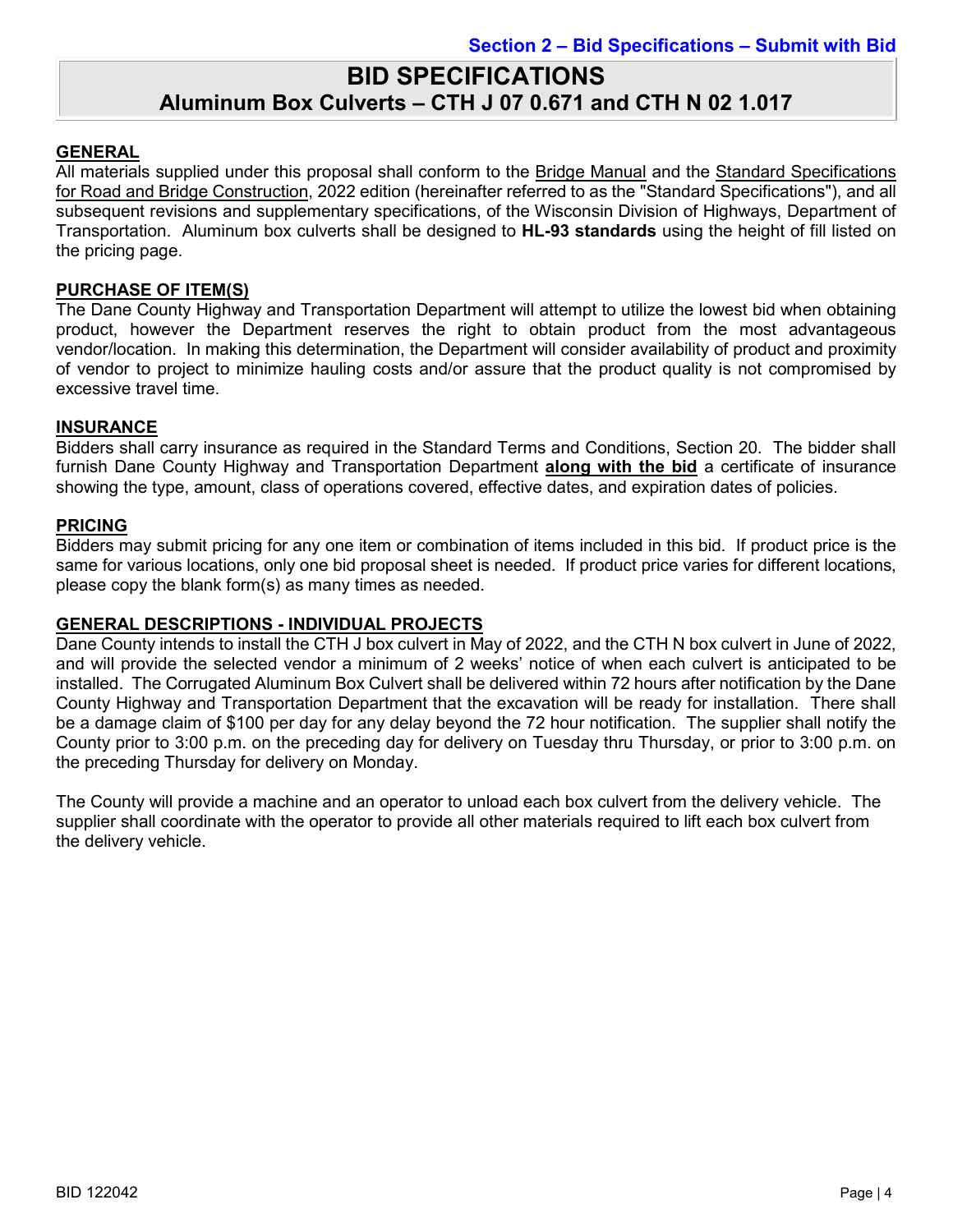# **BID SPECIFICATIONS Aluminum Box Culvert – CTH J**

| #             | CTH J 07 (0.671 miles west of CTH JJ)<br>Town of Vermont, Section 20<br><b>Aluminum Box Culvert</b>                                                                                                                                                                                                                    | <b>Compliance</b> |              |
|---------------|------------------------------------------------------------------------------------------------------------------------------------------------------------------------------------------------------------------------------------------------------------------------------------------------------------------------|-------------------|--------------|
| 1             | HL-93 design for 2,500 psf soil bearing capacity and 3.0' cover<br>and 2.0' Headwall                                                                                                                                                                                                                                   | $\Box$ YES        | $\square$ NO |
| $\mathcal{P}$ | Fully Assembled Corrugated Aluminum Box Culvert                                                                                                                                                                                                                                                                        | $\Box$ YES        | $\square$ NO |
| 3             | Span 15' 4" x Rise 6' 5" x 50.0 L.F. with full invert, toe walls per<br>drawing in Attachment A.                                                                                                                                                                                                                       | $\Box$ YES        | $\square$ NO |
| 4             | Culvert is to be delivered assembled or assembled on site to<br>County Road J approximately 0.671 miles west of CTH JJ.<br>*NOTE: If contractor wishes to construct the culvert onsite<br>adjacent to the installation site, they will be responsible for<br>obtaining the temporary easement from the property owner. | $\Box$ YES        | $\square$ NO |
| 5             | Anticipated installation is mid-late May, 2022. Will the culvert be<br>available for installation by mid-late May of 2022?<br>If no, please note in the deviations section the anticipated date<br>of availability.                                                                                                    | $\Box$ YES        | LI NO        |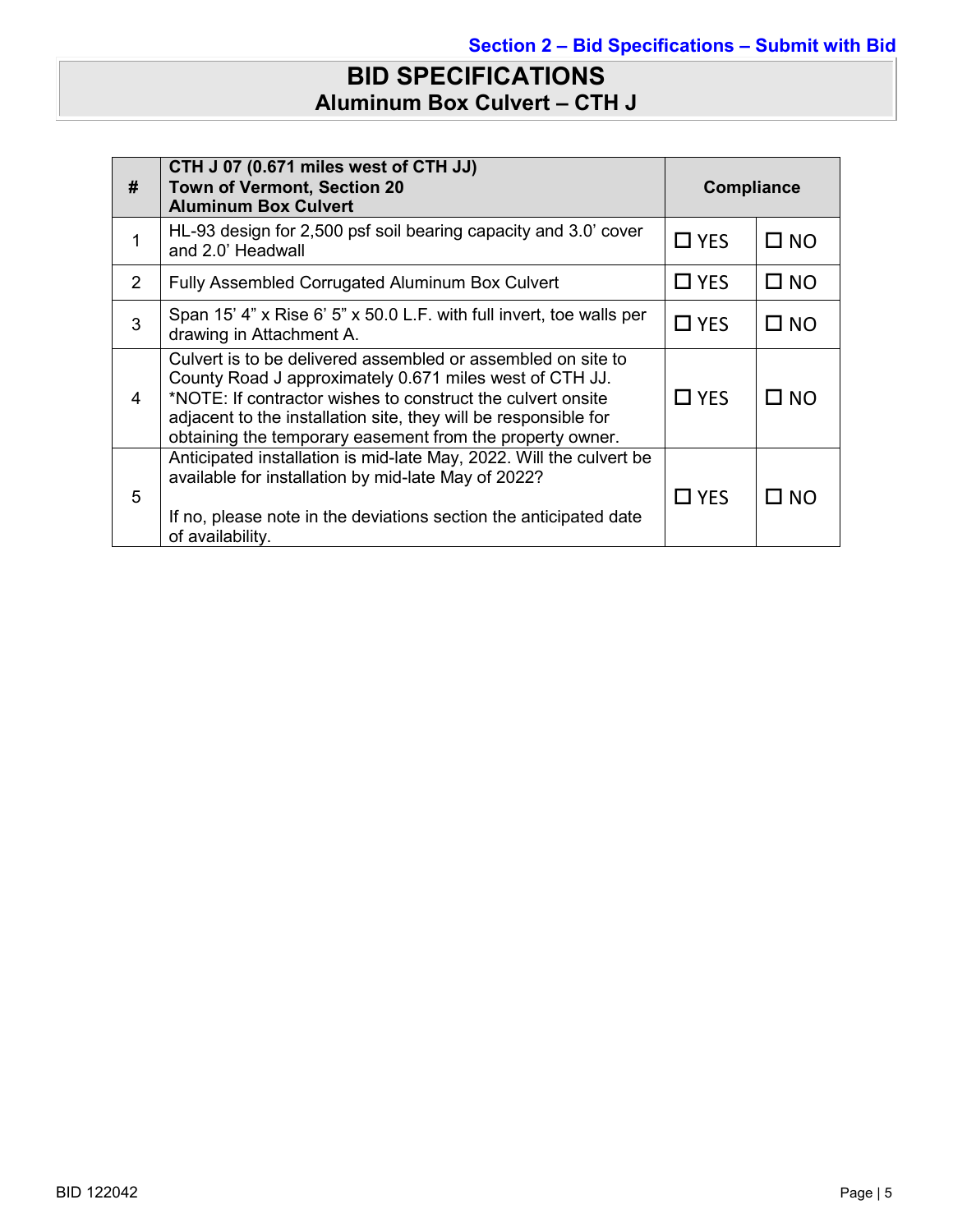# **BID SPECIFICATIONS Aluminum Box Culvert – CTH N**

| #             | CTH N 02 (1.017 miles west of CTH X)<br>Town of Albion, Section 30 & 31<br><b>Aluminum Box Culvert</b>                                                                                                                                                                                                                | <b>Compliance</b> |              |
|---------------|-----------------------------------------------------------------------------------------------------------------------------------------------------------------------------------------------------------------------------------------------------------------------------------------------------------------------|-------------------|--------------|
| 1             | HL-93 design for 2,500 psf soil bearing capacity and minimum<br>4.5' cover and 3.0' Headwall                                                                                                                                                                                                                          | $\Box$ YES        | $\square$ NO |
| $\mathcal{P}$ | Fully Assembled Corrugated Aluminum Box Culvert                                                                                                                                                                                                                                                                       | $\Box$ YES        | $\square$ NO |
| 3             | Span 15' 4" x Rise 6' 5" x 50.0 L.F. with full invert, toe walls per<br>drawing in Attachment B.                                                                                                                                                                                                                      | $\Box$ YES        | $\square$ NO |
| 4             | Culvert is to be delivered assembled or assembled on site to<br>County Road N approximately 1.017 miles west of CTH X.<br>*NOTE: If contractor wishes to construct the culvert onsite<br>adjacent to the installation site, they will be responsible for<br>obtaining the temporary easement from the property owner. | $\Box$ YES        | $\square$ NO |
| 5             | Anticipated installation is mid-late June, 2022. Will the culvert be<br>available for installation by mid-late June of 2022?<br>If no, please note in the deviations section the anticipated date<br>of availability.                                                                                                 | $\Box$ YES        | LI NO        |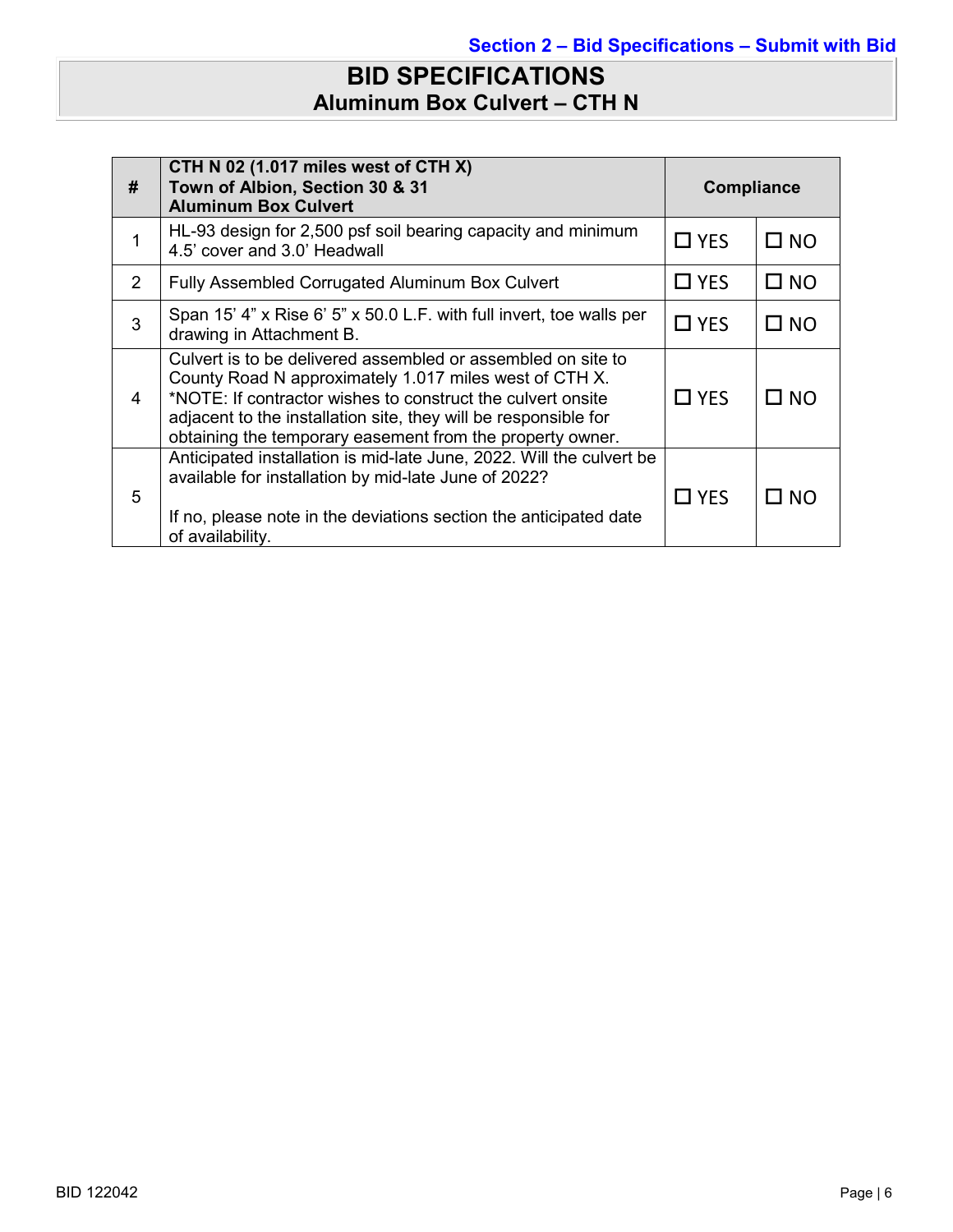# **SPECIFICATION DEVIATIONS**

| <b>Check One:</b><br>No deviations from bid specifications<br>$\Box$<br>$\Box$<br>Deviations from the bid specifications are present - see list below |                              |  |  |  |
|-------------------------------------------------------------------------------------------------------------------------------------------------------|------------------------------|--|--|--|
| Item#                                                                                                                                                 | <b>Deviation Explanation</b> |  |  |  |
|                                                                                                                                                       |                              |  |  |  |
|                                                                                                                                                       |                              |  |  |  |
|                                                                                                                                                       |                              |  |  |  |
|                                                                                                                                                       |                              |  |  |  |
|                                                                                                                                                       |                              |  |  |  |
|                                                                                                                                                       |                              |  |  |  |
|                                                                                                                                                       |                              |  |  |  |
|                                                                                                                                                       |                              |  |  |  |
|                                                                                                                                                       |                              |  |  |  |
|                                                                                                                                                       |                              |  |  |  |
|                                                                                                                                                       |                              |  |  |  |
|                                                                                                                                                       |                              |  |  |  |
|                                                                                                                                                       |                              |  |  |  |
|                                                                                                                                                       |                              |  |  |  |
|                                                                                                                                                       |                              |  |  |  |
|                                                                                                                                                       |                              |  |  |  |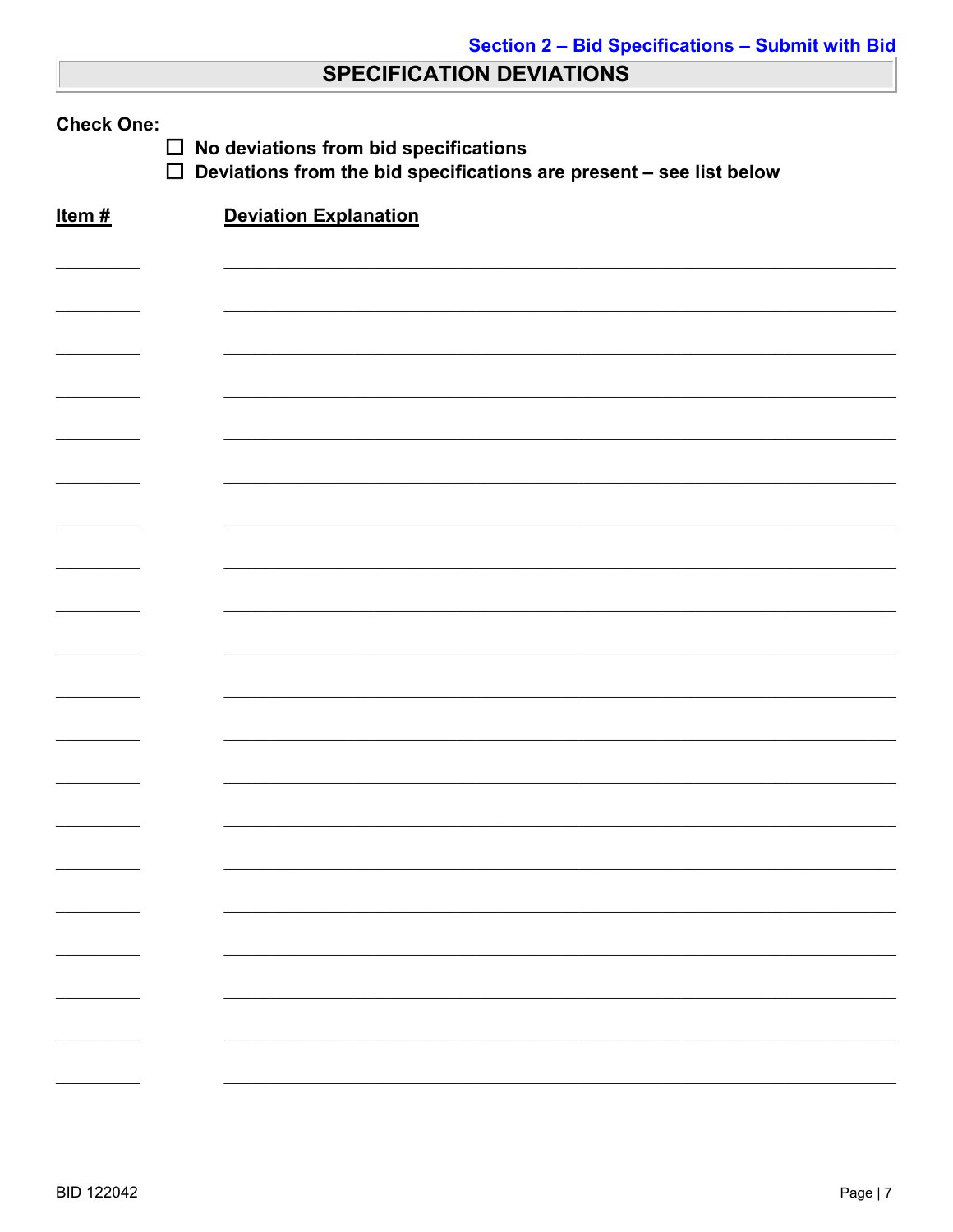### **PRICE PROPOSAL**

#### **VENDOR NAME:**

**Pricing shall be inclusive of all labor, delivery costs and other expenses necessary to provide product in accordance with the specifications and terms and conditions of this bid document and your proposal.**

# **CTH J – Town of Vermont, Section 20**

|                | <b>Total Cost</b>              |     |
|----------------|--------------------------------|-----|
| $\overline{2}$ | Weight of section to be lifted | lbs |
| 3              | <b>Plant Address</b>           |     |
|                | <b>Plant Phone #</b>           |     |

**To be delivered to:** County Road J, Approximately 0.671 miles west of CTH JJ Town of Vermont, Section 20